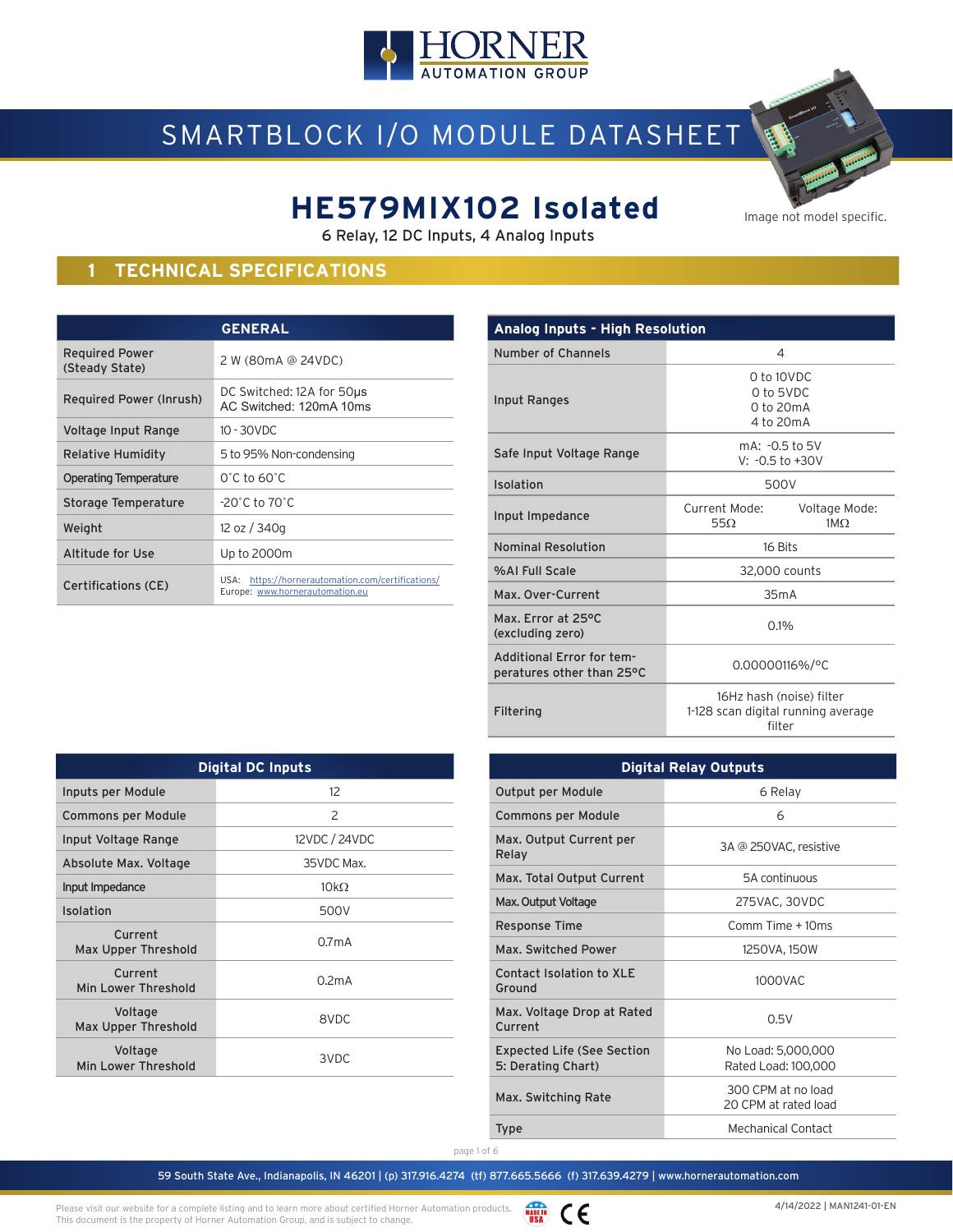

### **2 PORT CONNECTORS**



- 1. J2 Relay 1 to 6 / Inputs 11 & 12
- 2. CAN and Power Connector
- 3. Status LEDs 4. Network ID Selector Switches
- 5. Earth Ground
- 6. J1 Analog Inputs 1 to 4 /Inputs 1 to 10

#### **3 WIRING**

### **J2 - Top Terminal - Relays 1-6 & Inputs 11-12**



**R1 C1 R2 C2 R3 C3 R4 C4 R5 C5 R6 C6 NC CC I11 I12** 

**J1 - Bottom Terminals - Analog In 1-4 & Digital Inputs 1-10**







**20mA Analog In - Self Powered**

**20mA Analog In - Not Self-Powered**





### **4 POWER WIRING**



A single 5-pin connector is used to make both a network connection and power input. A quality Class 2 power supply should be used for this product. If the power is run with the network cable, care must be taken so that the voltage does not drop below the lower supply limit on longer runs.

**PWR IN**

A quality earth ground is required for safe and proper operation. The best ground is achieved by screwing the left grounding location into a grounded back plate. Alternately, a ground can be connected to the spade lug.

### **5 DERATING TABLE**



page 2 of 6

59 South State Ave., Indianapolis, IN 46201 | (p) 317.916.4274 (tf) 877.665.5666 (f) 317.639.4279 | www.hornerautomation.com

Please visit our website for a complete listing and to learn more about certified Horner Automation products. WADE IN CE This document is the property of Horner Automation Group, and is subject to change.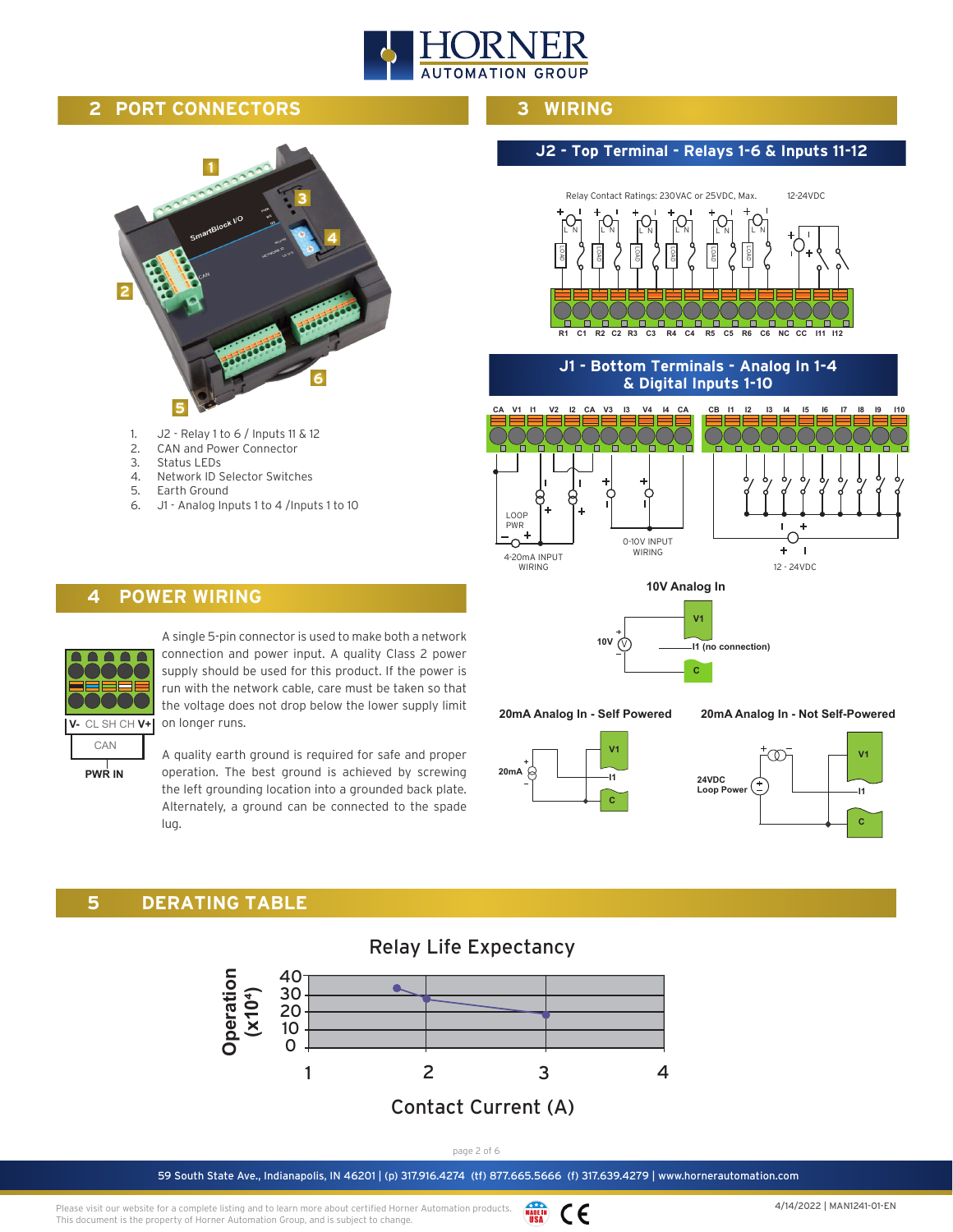

### **5 DIAGNOSTIC LED INDICATORS**

| Diagnostic LED                          | <b>State</b>                                   | Meaning                                         |  |
|-----------------------------------------|------------------------------------------------|-------------------------------------------------|--|
|                                         | Solid Red                                      | RAM or ROM test failed                          |  |
| <b>MS</b>                               | Flashing Red                                   | I/O test failed                                 |  |
| indicates fault status<br>of the Module | Flashing Green                                 | Module is in power-up state, no config from OCS |  |
|                                         | Solid Green                                    | Module is running normally                      |  |
|                                         | Solid Red<br>Network Ack or Dup ID test failed |                                                 |  |
| <b>NS</b>                               | Flashing Red                                   | Network ID test failed                          |  |
| indicates fault status                  | Flashing Green                                 | Controlling OCS is offline.                     |  |
| of the Network                          | Green                                          | Network is running normally.                    |  |

Status LED Indicators - The Power Status LED illuminates RED when power is applied to the module. There are I/O status LED indicators for each of the Digital I/O points, which illuminate **RED** when the I/O point is ON.

### **6 CAN COMMUNICATIONS**

The CAN port is provided via three connections on the CAN/Power: CAN\_LOW (CL), CAN\_HIGH (CH), and V- (C). It may be used to communicate with other OCS products using Horner's CsCAN protocol. A 24VDC power source will be required on the CsCAN bus in order to power the expansion I/O modules.

NOTE: 12-24VDC must be supplied to the network.

NOTE: For detailed wiring information, refer to CAN Manual (MAN0799).



### **Wiring Details**

- Locking Spring-Clamp
- Two-terminators per Conductor
- Torque Rating: 4.5 in-lbs (0.50 N-m)

• SHLD and V+ pins are not internally connected

| <b>CAN Port Pins</b>                              |                                     |                                           |  |
|---------------------------------------------------|-------------------------------------|-------------------------------------------|--|
| <b>SIGNAL</b><br><b>PIN</b><br><b>DESCRIPTION</b> |                                     |                                           |  |
|                                                   | v-                                  | CAN and Device Ground - Black             |  |
| 2                                                 | CN <sub>L</sub>                     | CAN Data Low - Blue                       |  |
| ್                                                 | <b>SHLD</b><br>Shield Ground - None |                                           |  |
|                                                   | CN <sub>H</sub>                     | CAN Data High - White                     |  |
| 5                                                 | $V +$                               | Positive DC VoltageInput (10-28VDC) - Red |  |

| <b>Recommended Cable</b>                     |                                     |  |  |  |  |  |
|----------------------------------------------|-------------------------------------|--|--|--|--|--|
| Max Distance = 500m<br>Belden 3082A<br>Thick |                                     |  |  |  |  |  |
| `hin                                         | Max Distance = 100m<br>Belden 3084A |  |  |  |  |  |

### **7 NETWORK DATA - Consumed Digital Data**

Consumed Digital Data - This data is sent from the controller to the SmartBlock for typical applications, the Hardware Configuration setup in Cscape will automatically populate this data. For more advanced applications, NetPut functions can be used to for this data.

| <b>Bit</b>  | Description                                                           |                           |                          |  |
|-------------|-----------------------------------------------------------------------|---------------------------|--------------------------|--|
| $1 - 4$     | Mode Bit 1 per channel<br>= Current Mode<br>$0 =$ Voltage Mode        |                           |                          |  |
| $13 - 16$   | Filter                                                                |                           |                          |  |
| $17 - 20$   | Scale Bit 1 bit per channel                                           | $0 = +/-10V$ or $+/-20mA$ | $1 = +/-5V$ or 4 to 20mA |  |
| 81-86       | Bits that control the relay outputs<br>Digital Outputs                |                           |                          |  |
| 97-102      | Digital Stop Overrides<br>Bits that allow override of outputs on stop |                           |                          |  |
| $113 - 118$ | Digital Stop Defaults<br>Values for override on stop                  |                           |                          |  |

### **8 NETWORK DATA - Produced Digital Data**

Produced Digital Data - This data is sent from the controller to the SmartBlock to the controller. Normally this data is mapped into specific registers in the Hardware Configuration in Cscape. For advanced applications, NetGet functions can be used to obtain this data. Since this data is broadcast to all controllers on the network, additional controllers can use NetGet functions to obtain this data as well.

| <b>Bit</b> | Description                                   |
|------------|-----------------------------------------------|
| $1-12$     | Digital Inputs - Data from the digital Inputs |
| $33 - 48$  | Status and Diagnostic Data                    |
| 49-56      | <b>Firmware Version</b>                       |
| $57 - 64$  | Device Class - 60 for the MIX102              |

page 3 of 6

59 South State Ave., Indianapolis, IN 46201 | (p) 317.916.4274 (tf) 877.665.5666 (f) 317.639.4279 | www.hornerautomation.com

Please visit our website for a complete listing and to learn more about certified Horner Automation products. This document is the property of Horner Automation Group, and is subject to change.

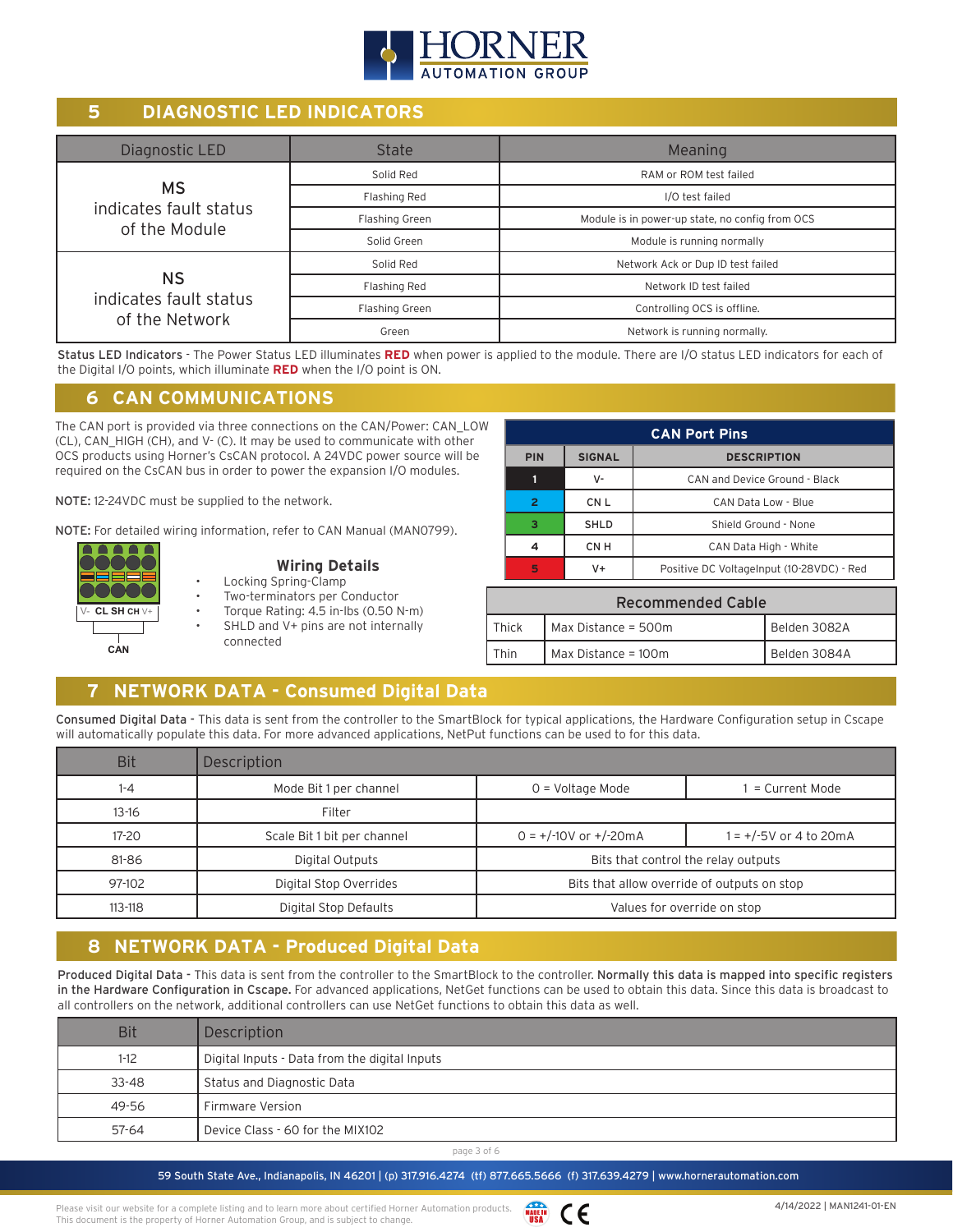

### **9 NETWORK DATA - Produced Analog Data**

Produced Analog Data - This data is sent from the controller to the SmartBlock to the controller. Normally this data is mapped into specific registers in the Hardware Configuration in Cscape. For advanced applications, NetGet functions can be used to obtain this data. Since this data is broadcast to all controllers on the network, additional controllers can use NetGet functions to obtain this data as well.

| Word   | <b>Function</b> |                     |
|--------|-----------------|---------------------|
| Word 1 | <b>INT</b>      | Analog Input 1 Data |
| Word 2 | <b>INT</b>      | Analog Input 2 Data |
| Word 3 | <b>INT</b>      | Analog Input 3 Data |
| Word 4 | <b>INT</b>      | Analog Input 4 Data |

### **10 CSCAPE CONFIGURATION**

The HE579MIX102 SmartBlock modules are configured through the Hardware Configuration menu in Cscape. To configure module and input settings:

- 1. Select **Controller** from Cscape the top navigation bar.<br>2. Select **Hardware Configuration** from dropdown menu
- Select Hardware Configuration from dropdown menu.
- 3. Select **CAN1 (CsCAN) I/O** tab.
- 4. Click on **Add** button.
- 5. Select **SmartBlock** tab.
- 6. Select **HE579MIX102**
- 7. Click **OK**.

| Network ID                 | The Unique CAN ID of this device. Enter any deci-<br>mal number between 1 and 253 here and note the<br>translated hexadecimal value. Set the hexadecimal<br>Network ID rotary switches on the device to trans-<br>lated value.                                                             |
|----------------------------|--------------------------------------------------------------------------------------------------------------------------------------------------------------------------------------------------------------------------------------------------------------------------------------------|
| I/O Mapping                | These registers define how the OCS controller<br>registers are mapped to the data to and from the<br>SmartBlock I/O. These registers do no have to<br>match the I/O types typically used for I/O such as<br>%AI, Q Any standard controller registers may be<br>used such as %R, %T and %M. |
| Input Update<br>Method     | This defines how often analog data is sent from the<br>SmartBlock to the CsCAN network. Digital data is<br>transmitted on change of state.                                                                                                                                                 |
| Channel Config-<br>uration | This selects how each analog channel is configured<br>including filtering.                                                                                                                                                                                                                 |
| Timeout                    | This sets the time a controller will wait before<br>assuming the host OCS is offline.                                                                                                                                                                                                      |

#### HE579MIX102 Cscape Configuration screen

| Network ID: 1<br>1/0 Mapping                                     | Hex: 01                                                                  |                     |
|------------------------------------------------------------------|--------------------------------------------------------------------------|---------------------|
|                                                                  |                                                                          |                     |
| Start Analog In:                                                 | Name:                                                                    | $16 - BIT \times 4$ |
| Start Analog Out:                                                | Name:                                                                    | 16-BIT X 0          |
| Start Digital In:                                                | Name:                                                                    | $1-BT$ $\times 12$  |
| Start Digital Out:                                               | Name:                                                                    | $FBT$ $\times 6$    |
| Status Register:                                                 | Name:                                                                    | 16-BIT              |
| Input Update Method<br>PeriodicTime: 50<br>Channel Configuration | (10 mS to 255 Sec)<br>mSec                                               |                     |
| Ain1: 0-10 V                                                     | $\blacktriangleright$ Ain2: 0-10 V<br>Ain3: 0-10 V<br>$\vert$<br>$\vert$ | Ain4: 0-10 V        |
| Input Filter: 10 mSec                                            | Enable Adaptive Filter                                                   |                     |

## **11 CSCAN SMARTBLOCK I/O STATUS REGISTER DEFINITION**

| Bit 8         | Bit 7         | Bit 6         | Bit 5         | Bit 4         | Bit 3            | Bit 2                | Bit 1                |
|---------------|---------------|---------------|---------------|---------------|------------------|----------------------|----------------------|
|               |               |               |               | Version Error | Incorrect Module | Not Configured       | Offline              |
| <b>Bit 16</b> | <b>Bit 15</b> | <b>Bit 14</b> | <b>Bit 13</b> | <b>Bit 12</b> | <b>Bit 11</b>    | <b>Bit 10</b>        | Bit 9                |
| Send          |               |               |               |               |                  | Reconfig<br>(Sticky) | Lifetime<br>(Sticky) |

NOTE: The Status Register, viewed in INT format, is designed to be zero if there are no faults and non-zero if faults occur. Moving a value of 0 into the status register clears faults that remain on after they have been remedied, or "sticky".

page 4 of 6

59 South State Ave., Indianapolis, IN 46201 | (p) 317.916.4274 (tf) 877.665.5666 (f) 317.639.4279 | www.hornerautomation.com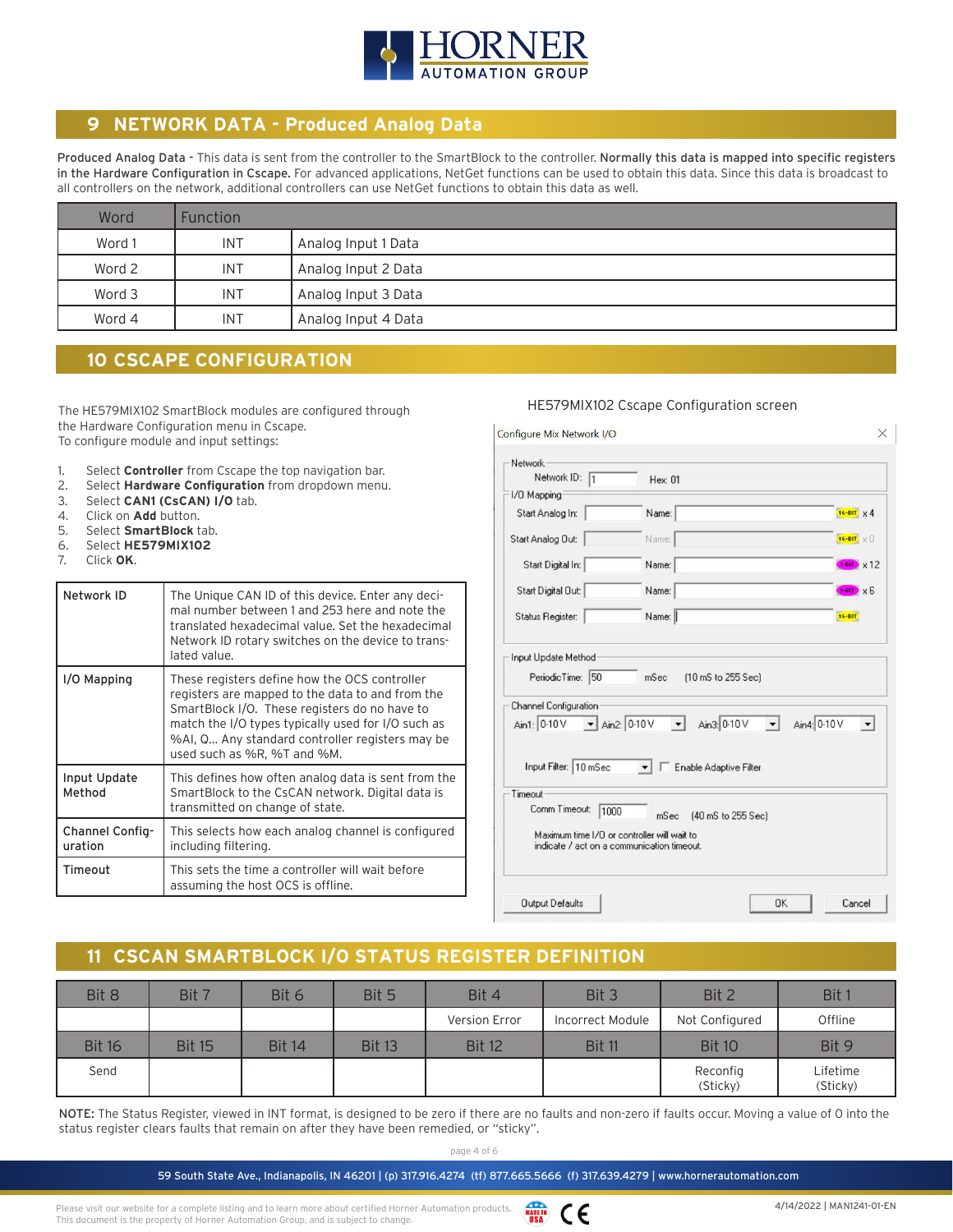

### **12 SETTING ID SWITCHES**

Configure SmartBlock in Cscape before this step, then use the hexadecimal number converted during Cscape configuration.

CsCAN Network IDs are set using the hexadecimal number system from 01 to FD. The decimal equivalent is 1-253. Refer to the Conversion Table below, which shows the decimal equivalent of hexadecimal numbers. Set a unique Network ID by inserting a small Phillips screwdriver into the two identical switches.

**Network ID Switches**



**NOTE:** The CsCAN Baud Rate for SmartBlock I/O is fixed at 125kBd.

| Dec            |              | Hex | <b>Dec</b> | Hex            |                | Dec<br>Hex |    |                | <b>Dec</b> | Hex |    | Dec | Hex            |              | <b>Dec</b> | Hex |             | <b>Dec</b> | Hex |          | <b>Dec</b> | Hex          |    | Dec  |    | Hex |
|----------------|--------------|-----|------------|----------------|----------------|------------|----|----------------|------------|-----|----|-----|----------------|--------------|------------|-----|-------------|------------|-----|----------|------------|--------------|----|------|----|-----|
|                | Hi           | Lo  |            | Hi             | Lo             |            | Hi | Lo             |            | Hi  | Lo |     | Hi             | Lo           |            | Hi  | Lo          |            | Hi  | Lo       |            | Hi           | Lo |      | Hi | Lo  |
| $\overline{1}$ | 0            |     | 29         | 1              | D              | 57         | 3  | 9              | 85         | 5   | 5  | 113 | 7              | $\mathbf{1}$ | 141        | 8   | D           | 169        | A   | 9        | 197        | C            | 5  | 225  | E  | 1   |
| $\overline{c}$ | 0            | 2   | 30         | 1              | Ε              | 58         | 3  | Α              | 86         | 5   | 6  | 114 | 7              | 2            | 142        | 8   | Ε           | 170        | Α   | Α        | 198        | С            | 6  | 226  | Ε  | 2   |
| 3              | 0            | 3   | 31         | 1              | F              | 59         | 3  | B              | 87         | 5   | 7  | 115 | 7              | 3            | 143        | 8   | F           | 171        | Α   | Β        | 199        | С            | 7  | 227  | Ε  | 3   |
| $\overline{4}$ | 0            | 4   | 32         | $\overline{c}$ | 0              | 60         | 3  | С              | 88         | 5   | 8  | 116 | 7              | 4            | 144        | 9   | 0           | 172        | Α   | С        | 200        | С            | 8  | 228  | Ε  | 4   |
| 5              | $\circ$      | 5   | 33         | 2              | 1              | 61         | 3  | D              | 89         | 5   | 9  | 117 | $\overline{7}$ | 5            | 145        | 9   | 1           | 173        | Α   | D        | 201        | C            | 9  | 229  | E  | 5   |
| 6              | 0            | 6   | 34         | 2              | 2              | 62         | 3  | Ε              | 90         | 5   | Α  | 118 | 7              | 6            | 146        | 9   | 2           | 174        | Α   | Ε        | 202        | C            | A  | 230  | Ε  | 6   |
| $\overline{7}$ | 0            | 7   | 35         | 2              | 3              | 63         | 3  | F              | 91         | 5   | Β  | 119 | 7              | 7            | 147        | 9   | 3           | 175        | Α   | F        | 203        | C            | B  | 231  | Ε  | 7   |
| 8              | 0            | 8   | 36         | 2              | 4              | 64         | 4  | 0              | 92         | 5   | C  | 120 | 7              | 8            | 147        | 9   | 4           | 176        | B   | $\circ$  | 204        | $\mathsf{C}$ | C  | 232  | Ε  | 8   |
| 9              | $\mathbf{O}$ | 9   | 37         | 2              | 5              | 65         | 4  | 1              | 93         | 5   | D  | 121 | $\overline{7}$ | 9            | 149        | 9   | 5           | 177        | B   | 1        | 205        | $\mathsf{C}$ | D  | 233  | E  | 9   |
| 10             | 0            | Α   | 38         | 2              | 6              | 66         | 4  | $\overline{c}$ | 94         | 5   | Ε  | 122 | 7              | A            | 150        | 9   | 6           | 178        | B   | 2        | 206        | $\mathsf{C}$ | E  | 234  | E  | Α   |
| 11             | $\mathbf{O}$ | B   | 39         | 2              | 7              | 67         | 4  | 3              | 95         | 5   | F  | 123 | 7              | B            | 151        | 9   | 7           | 179        | B   | 3        | 207        | C            | F  | 235  | Ε  | Β   |
| 12             | 0            | C   | 40         | 2              | 8              | 68         | 4  | $\overline{4}$ | 96         | 6   | 0  | 124 | 7              | С            | 152        | 9   | 8           | 180        | B   | 4        | 208        | D            | 0  | 236  | Ε  | С   |
| 13             | $\mathbf{O}$ | D   | 41         | $\overline{c}$ | 9              | 69         | 4  | 5              | 97         | 6   | 1  | 125 | 7              | D            | 153        | 9   | 9           | 181        | B   | 5        | 209        | D            | 1  | 237  | E  | D   |
| 14             | 0            | Ε   | 42         | 2              | Α              | 70         | 4  | 6              | 98         | 6   | 2  | 126 | 7              | E.           | 154        | 9   | Α           | 182        | B   | 6        | 210        | D            | 2  | 238  | Ε  | E   |
| 15             | 0            | F   | 43         | 2              | B              | 71         | 4  | $\overline{7}$ | 99         | 6   | 3  | 127 | 7              | F            | 155        | 9   | B           | 183        | B   | 7        | 211        | D            | 3  | 239  | E  | F   |
| 16             | 1            | 0   | 44         | 2              | С              | 72         | 4  | 8              | 100        | 6   | 4  | 128 | 8              | 0            | 156        | 9   | C           | 184        | B   | 8        | 212        | D            | 4  | 240  | F  | 0   |
| 17             | 1            | 1   | 45         | 2              | D              | 73         | 4  | 9              | 101        | 6   | 5  | 129 | 8              | 1            | 157        | 9   | D           | 185        | B   | 9        | 213        | D            | 5  | 241  | F  | 1   |
| 18             | 1            | 2   | 46         | 2              | Ε              | 74         | 4  | A              | 102        | 6   | 6  | 130 | 8              | 2            | 158        | 9   | Ε           | 186        | B   | Α        | 214        | D            | 6  | 2412 | F  | 2   |
| 19             | 1            | 3   | 47         | 2              | F              | 75         | 4  | B              | 103        | 6   | 7  | 131 | 8              | 3            | 159        | 9   | F           | 187        | B   | B        | 215        | D            | 7  | 243  | F  | 3   |
| 20             | 1            | 4   | 48         | 3              | 0              | 76         | 4  | C              | 104        | 6   | 8  | 132 | 8              | 4            | 160        | Α   | $\mathbf 0$ | 188        | B   | С        | 216        | D            | 8  | 244  | F  | 4   |
| 21             | 1            | 5   | 49         | 3              | 1              | 77         | 4  | D              | 105        | 6   | 9  | 133 | 8              | 5            | 161        | Α   | 1           | 189        | B   | D        | 217        | D            | 9  | 245  | F  | 5   |
| 22             | 1            | 6   | 50         | 3              | 2              | 78         | 4  | Ε              | 106        | 6   | Α  | 134 | 8              | 6            | 162        | A   | 2           | 190        | Β   | Ε        | 218        | D            | Α  | 246  | F  | 6   |
| 23             | 1            | 7   | 51         | 3              | 3              | 79         | 4  | F              | 107        | 6   | Β  | 135 | 8              | 7            | 163        | Α   | 3           | 191        | B   | F        | 219        | D            | B  | 247  | F  | 7   |
| 24             | 1            | 8   | 52         | 3              | 4              | 80         | 5  | 0              | 108        | 6   | C  | 136 | 8              | 8            | 164        | А   | 4           | 192        | C   | $\Omega$ | 220        | D            | C  | 248  | F  | 8   |
| 25             | $\mathbf{1}$ | 9   | 53         | 3              | 5              | 81         | 5  | 1              | 109        | 6   | D  | 137 | 8              | 9            | 165        | Α   | 5           | 193        | С   | 1        | 221        | D            | D  | 249  | F  | 9   |
| 26             | 1            | Α   | 54         | 3              | 6              | 82         | 5  | 2              | 110        | 6   | E. | 138 | 8              | A            | 166        | Α   | 6           | 194        | С   | 2        | 222        | D            | E. | 250  | F  | Α   |
| 27             | $\mathbf{1}$ | B   | 55         | 3              | $\overline{7}$ | 83         | 5  | 3              | 111        | 6   | F  | 139 | 8              | Β            | 167        | Α   | 7           | 195        | С   | 3        | 223        | D            | F  | 251  | F  | Β   |
| 28             | $\mathbf{1}$ | С   | 56         | 3              | 8              | 84         | 5  | 4              | 112        | 7   | 0  | 140 | 8              | $\mathsf C$  | 168        | Α   | 8           | 196        | C   | 4        | 224        | Ε            | 0  | 252  | F  | C   |
|                |              |     |            |                |                |            |    |                |            |     |    |     |                |              |            |     |             |            |     |          |            |              |    | 253  | F  | D   |

#### **Setting ID Switches - Conversion Chart**

59 South State Ave., Indianapolis, IN 46201 | (p) 317.916.4274 (tf) 877.665.5666 (f) 317.639.4279 | www.hornerautomation.com page 5 of 6